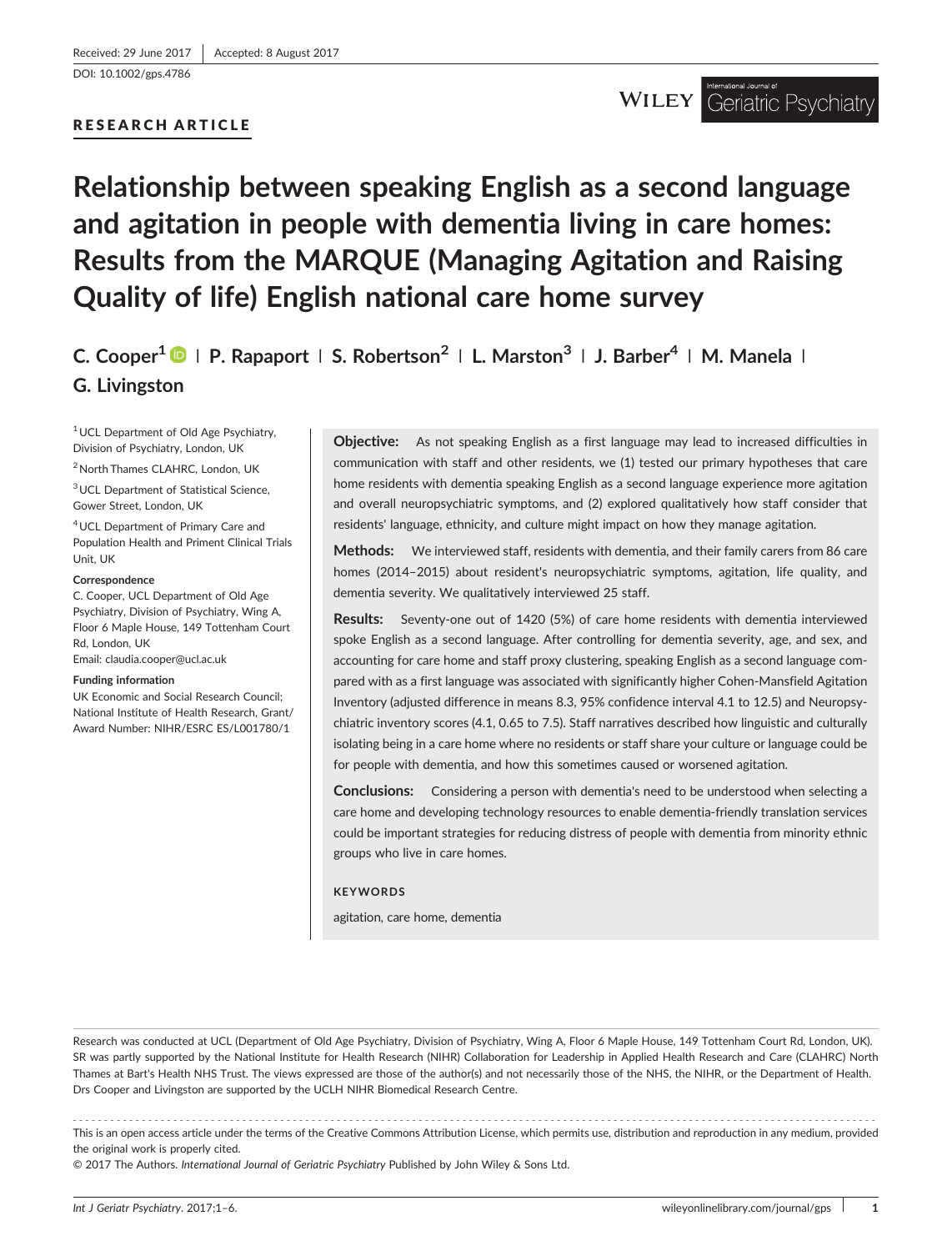# <sup>2</sup> WILEY-Geriational Journal of COOPER ET AL.

## 1 | INTRODUCTION

Around 850 000 UK people live with dementia, and this is expected to be over 1 million by  $2025$ <sup>1</sup> The number of people from Black and Minority Ethnic groups (BME) with dementia in England is projected to increase 7-fold in the next 40 years.<sup>2</sup> At least two thirds of care home residents have dementia.<sup>3</sup> People with dementia from some BME groups are less likely to move to a care home than those from the white majority population. $4$  Possible explanatory factors include expectations among family carers that services will be culturally inappropriate (in terms of language and food), and a greater sense of filial piety and obligation.<sup>5</sup> Care home staff have reported challenges providing culturally appropriate care, for example appropriate diets and translation services, and in day to day communication.<sup>6,7</sup> With the number of BME care home residents with dementia projected to increase due to demographic trends, it is important to consider how care homes can best provide culturally competent care.

In people with dementia, language impairment can impede functioning and effective communication, resulting in disruptive behaviour, $8$  due to unmet needs or frustration. $9$  Residents with dementia may become agitated if people use language beyond their comprehension or they are not understood when communicating.<sup>10</sup> Language impairment may be especially challenging for people whose first language is not the local language, in whom cognitive decline can cause regression to the primary language, and loss of second language abilities. $11$ 

The MARQUE (Managing Agitation and Raising Quality of life) study includes the largest ever study of care home residents with dementia, the first to compare experiences of people with dementia who do and do not speak English as a first language. As not being a native speaker may lead to difficulties communicating with staff and other residents, we tested our primary hypothesis that care home residents with dementia speaking English as a second language experienced more neuropsychiatric symptoms, including agitation than those speaking English as a first language. Our secondary hypothesis was that compared with those speaking English as a first language, care home residents with dementia speaking English as a second language had more severe dementia, because they entered care homes later in the illness due to a range of barriers to access or family structure allowing them to be supported at home. We also interviewed care home staff qualitatively to explore how they consider residents' language, ethnicity, and culture to affect how they manage agitation symptoms.

## 2 | METHODS

Harrow (14/LO/0034) and London (Queen's Square) (14/LO/0697) National Research Ethics Service (NRES) committees approved the quantitative and qualitative studies respectively. All staff and family carer participants gave informed consent before participating.

#### 2.1 | Setting and sampling

We recruited care homes across England, of each provider type (voluntary, state, and private), care provision (nursing, residential), and urban/ suburban and rural locations, from July 2014 to October 2015.

#### Key points

- The MARQUE study is the first to compare experiences of people with dementia living in care homes who speak English as a second language to those who speak English as a first language.
- People with dementia living in care homes who speak English as a second language experienced more agitation and overall neuropsychiatric symptoms than those who spoke English as a first language, after controlling for dementia severity.
- Staff narratives illustrated how linguistic and culturally isolating being in a care home where no residents or staff share their culture or language could be for people with dementia, and how this sometimes increased agitation.
- Considering a person with dementia's need to be understood when selecting a care home and developing technology resources to enable dementia‐friendly translation services could be important strategies for reducing distress of people with dementia from minority ethnic groups who live in care homes.

## 2.2 | Procedures

We recruited homes through third sector partners, NHS trusts, Care England newsletter, and the NIHR Clinical Research Network. We divided care homes into clusters, defining clusters as units within care homes. Most units comprised 1 whole care home, but where care homes operated as distinct units with discrete staff groups (for example, residential care and nursing care units operating as distinct entities), 1 care home was considered as 2 or 3 units. If staff cross‐ covered between units, we defined this as 1 cluster.

We sought care home managers' agreement for their home's inclusion. In included homes, all consenting regular staff who provided hands‐on care were asked to complete measures. A senior staff member identified residents with a dementia diagnosis and for others completed the Noticeable Problems Checklist<sup>12</sup> with care home staff to detect residents with undiagnosed probable dementia. We asked the paid carer working most closely with each resident with dementia, and their family carer if they visited at least once a month to complete proxy measures. For the qualitative interviews we purposively selected from the 86 care homes where quantitative data were collected. After initial contact with care home managers, we approached individual staff members who were involved in the day to day, "hands‐on" care of participating residents to complete proxy measures. We used purposive sampling to ensure that we interviewed staff of both sexes, differing age, ethnicity, nationality, and with different roles and experience.

#### 2.3 | Quantitative measures

Trained research assistants interviewed staff in private care home rooms. We interviewed family carers in their preferred location: the care home, their own home, or the researcher's office.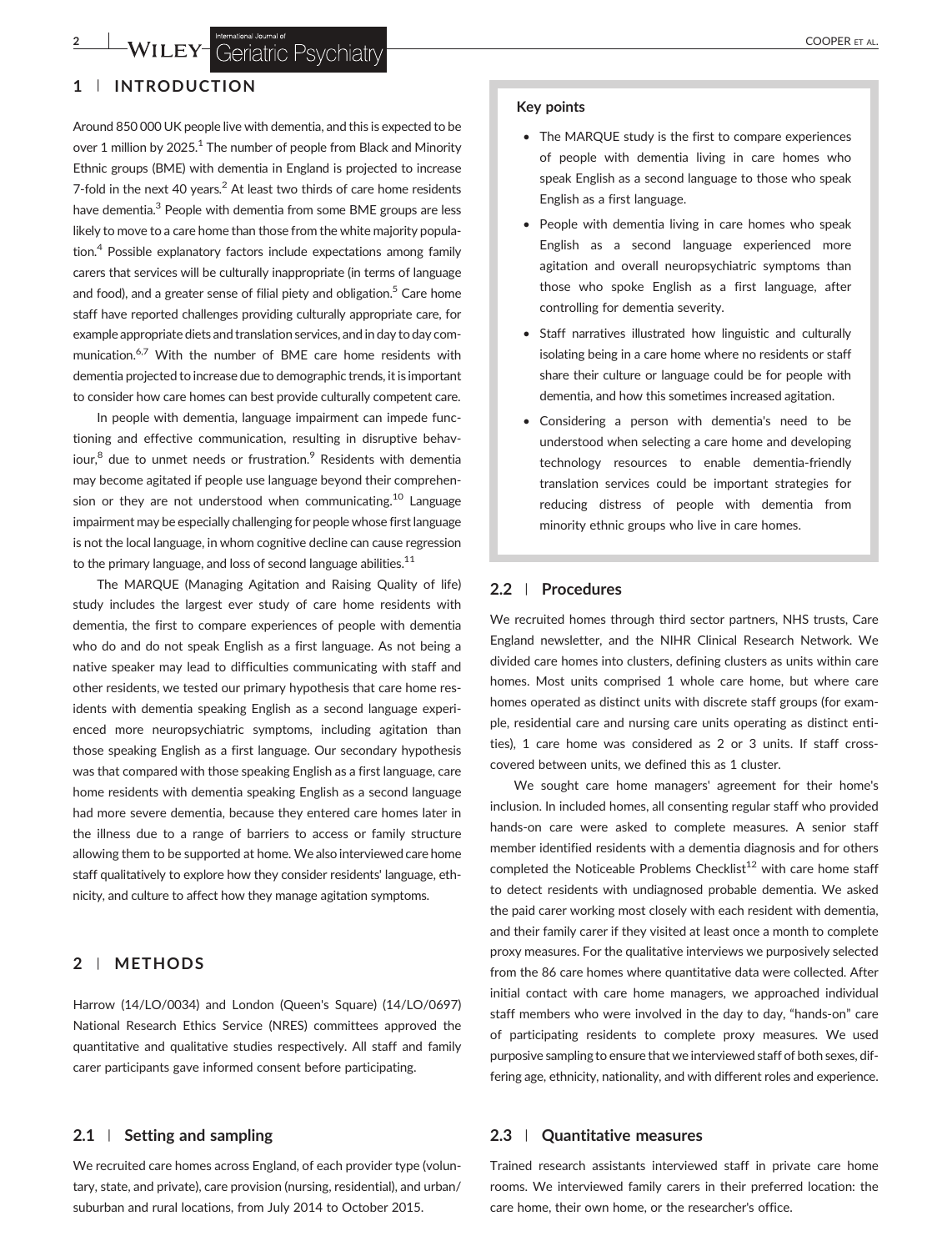We asked managers about care home type (residential care, nursing care, or both), whether it was dementia specialist (staff had specific dementia training), and registered with regulatory authorities as providing care to people with dementia. We recorded residents' demographic information, including whether they spoke English as a second language and ethnic group; staff completed the following proxy measures:

- 1. The Cohen‐Mansfield Agitation Inventory (CMAI) is a 29‐item informant questionnaire with construct validity and reliability to measure agitation in people with dementia in care homes (32;33). Each item scores from 1 meaning "never" to 7 "several times per hour". The score sums individual items. A score of >45 is usually regarded as clinically significant agitation (34).
- 2. The DEMQOL proxy is a responsive, valid, and reliable interviewer‐administered measure of quality of life in people with dementia (35;36).
- 3. Staff gave information so the researcher could rate dementia severity using the Clinical Dementia Rating (CDR) (37). This is reliable and valid (38). It is used to rate performance in Memory, Orientation, Judgment and Problem solving, Community Affairs, Home and Hobbies, and Personal Care. This information was used to classify dementia severity as very mild, mild, moderate, or severe.
- 4. The Neuropsychiatric Inventory (39) is a validated instrument with 12 domains of neuropsychiatric symptoms, including agitation. Each domain scores between 0 and 12 with higher scores meaning increasing severity. A summed scored is calculated for total neuropsychiatric symptoms (14).

We asked relatives visiting residents at least monthly to complete the DEMQOL‐proxy (36).

#### 2.4 | Qualitative interviews

PR conducted qualitative interviews in private rooms in care homes with staff who gave written, informed consent. We developed our semi-structured interview schedule around our study aim to understand how staff managed agitation, using research literature, consultation with family carers of people with dementia, and research team expert opinion. We elicited staff perceptions using open-ended questions and revised questions iteratively, exploring issues raised. We continued interviewing until we reached theoretical saturation. Interviews were audio‐recorded and transcribed verbatim.

## 2.5 | Analysis

We used Stata version 14 for all quantitative analyses (40). Characteristics of care homes and people with dementia are summarised using frequency (%), mean (standard deviation), or median (interquartile range) as appropriate. To investigate our hypotheses, we used random effects models to account for care home/unit clustering and clustering by paid carer, as some paid carers provided information about multiple residents in the home. We adjusted for resident's age, sex, dementia severity, and care home type (residential/nursing/both, dementia specialist, dementia registered).

We used NVivo software for qualitative data analysis and took a thematic analytic approach.<sup>13</sup> PR and a second, independent rater (CC) systematically coded the transcripts into meaningful fragments and labelled these initial codes. Discrepancies were discussed and resolved. PR and CC then organised the data into preliminary themes. We discussed the coding frames within the team using the constant comparison method to identify similarities and differences in the data.

## 3 | RESULTS

#### 3.1 | Quantitative

Eighty-six out of 114 (75.4%) of the care homes we contacted participated. Of the 28 who did not participate, 21 were nursing or mixed nursing and residential and 7 residential only. Twenty‐seven declined to participate, and 1 was excluded as they were taking part in another research project.We recruited 86 care homes; 7 homes were divided into >1 cluster, totalling 18 clusters. The sample, therefore, was 97 clusters.

Seventy-one out of 1420 (5%) care home residents with dementia in our study spoke English as a second language; 37 (38%) of care home units were home to residents speaking English as a second language: 23 were home to only 1 resident, and the remainder were home to between 2 and 5 residents speaking English as a second language.

Tables 1 and 2 show the demographic, illness, and care home characteristics of residents speaking English as a first or second language, including information on missing data. As hypothesised, agitation and neuropsychiatric symptom levels were higher in those speaking English as a second language relative to those who were native speakers. After controlling for dementia severity, resident age, and sex and accounting for care home and staff proxy clustering, speaking English as a second language was associated with significantly higher CMAI (adjusted difference in means 8.3 (95% confidence interval [CI] 4.1 to 12.5) and neuropsychiatric inventory (4.1, 95% CI 0.65 to 7.5)) scores compared with those who were native speakers. These results were unchanged by controlling for care home type and dementia registration or specialism (Table 2) (8.4 [95% CI 4.2 to 12.6] and 4.1 [95% CI 0.64 to 7.5], respectively). For the CMAI (standard deviation 18.3), the effect size was 0.45.

Staff rated the quality of life of people speaking English as a first and second language similarly, while there was a trend towards lower family carer proxy ratings for people speaking English as a second language (Mann Whitney U test z = −1.9, P = 0.06). Contrary to our hypothesis, levels of dementia severity of residents speaking English as a first or second language were very similar (Table 1).

#### 3.2 | Qualitative

PR interviewed 25 staff in 6 care homes; London (4 homes), Kent (1 home), and Cambridge (1 home). Five of the care homes were privately run, and 1 was run by a charity. Three were nursing homes, 2 residential homes, and 1 provided residential and nursing care. Table 3 summarises staff socio‐demographic and employment status.

We identified 3 main themes. These were language barriers increase resident's agitation and staff and resident's distress, difficulties in meeting residents' unmet cultural needs, and overcoming barriers—finding shared language and understanding. We illustrate these themes with quotes later.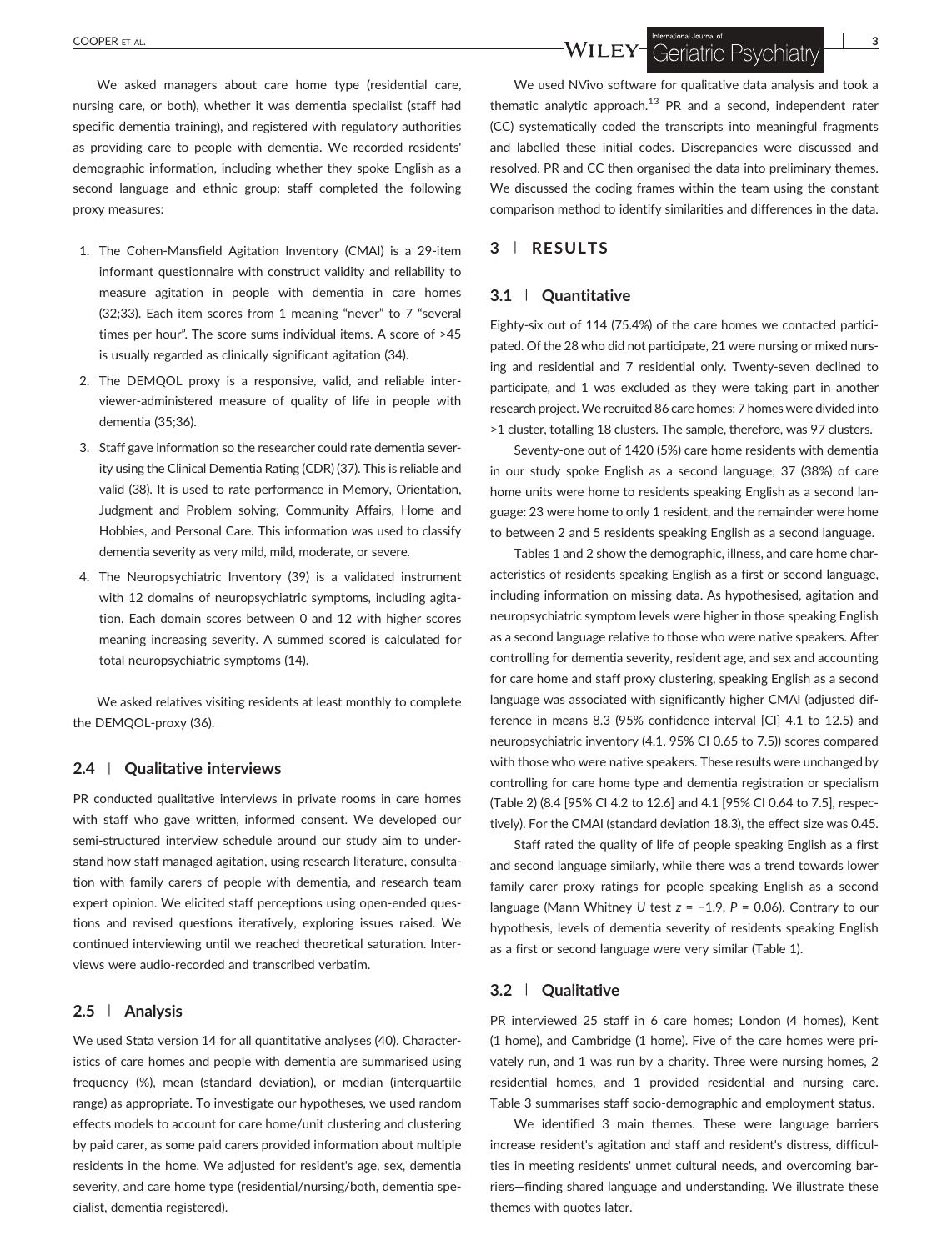TABLE 1 Resident demographic and illness characteristics of residents with dementia speaking English as a first or second language

|                                        |                     | N (%) or median (IQR) in residents who<br>did not speak English as a first language | N (%) or median (IQR) in residents who<br>speak English as a first language |
|----------------------------------------|---------------------|-------------------------------------------------------------------------------------|-----------------------------------------------------------------------------|
| Age mean (SD)                          |                     | 82.7(1.2)                                                                           | 85.0 (0.2)                                                                  |
| Base population:                       |                     | $n = 69$                                                                            | $n = 1327$                                                                  |
| Female sex                             |                     | 38(53.5)                                                                            | 939 (69.6)                                                                  |
| Base population:                       |                     | $n = 71$                                                                            | $n = 1349$                                                                  |
| Ethnicity                              | White British/Irish | 5(7.0)                                                                              | 1293 (96.4)                                                                 |
|                                        | White other         | 30(42.3)                                                                            | 15(1.1)                                                                     |
|                                        | Asian               | 11 (15.5)                                                                           | 2(0.2)                                                                      |
|                                        | <b>Black</b>        | 10(14.1)                                                                            | 20(1.5)                                                                     |
|                                        | Mixed/other         | 15(21.1)                                                                            | 11(0.8)                                                                     |
|                                        | Base population     | $n = 71$                                                                            | $n = 1341$                                                                  |
| Dementia severity                      | Mild or very mild   | 19(27.1)                                                                            | 400 (29.7)                                                                  |
|                                        | Moderate            | 22(31.4)                                                                            | 444 (33.0)                                                                  |
|                                        | Severe              | 29(41.4)                                                                            | 501 (37.5)                                                                  |
|                                        | Base population     | $n = 70$                                                                            | $n = 1345$                                                                  |
| Neuropsychiatric inventory total score |                     | 14 (6,27)                                                                           | 9(3,20)                                                                     |
| Base population:                       |                     | $n = 69$                                                                            | $n = 1322$                                                                  |
| Cohen-Mansfield Agitation Inventory    |                     | 47 (38,61)                                                                          | 40 (33,54)                                                                  |
| Base population:                       |                     | $n = 69$                                                                            | $n = 1316$                                                                  |
| Staff proxy DEMQOL score               |                     | 104 (95,109)                                                                        | 104 (95,111)                                                                |
| Base population:                       |                     | $n = 70$                                                                            | $n = 1343$                                                                  |
| Family carer proxy DEMQOL score        |                     | 96 (83,107)                                                                         | 102 (91,109)                                                                |
| Base population:                       |                     | $n = 49$                                                                            | $n = 956$                                                                   |

TABLE 2 Demographic and illness characteristics of residents speaking English as a first or second language by care home type

|                   |                                              | N of care home<br>units in MARQUE<br>study | N (%) residents<br>speaking English<br>as second language |
|-------------------|----------------------------------------------|--------------------------------------------|-----------------------------------------------------------|
| Care home<br>type | Residential<br><b>Nursing</b><br><b>Both</b> | 12 (13%)<br>39 (42%)<br>41 (45%)           | 16 (3.0%)<br>11 (5.1%)<br>44 (6.5%)                       |
| Dementia          | Yes                                          | 41 (45%)                                   | 28 (4.5%)                                                 |
| specialist        | <b>No</b>                                    | 51 (55%)                                   | 43 (5.4%)                                                 |
| Dementia          | Yes                                          | 81 (88%)                                   | 66 (5.1%)                                                 |
| registered        | No                                           | 11 (12%)                                   | 5(4.1%)                                                   |

## 3.2.1 | Language barriers increase resident agitation and resident and staff distress

Several staff described how residents unable to communicate in English often became frustrated and agitated, when they could not express themselves or if they were unable to understand what was happening, for example during personal care:

> Sometimes he's speaking his own language as well, which we don't understand, and he's crying, and it's difficult when we don't understand his language…, you know? (Female care assistant 1, CH1)

Staff described how residents had lost their English because of the dementia and how frustrating it was when struggling to respond and reduce distress:

> Because of the dementia, they tend to become like a child again, they go back to their first or their original…. language. What they start saying is something that nobody understands, and that is dementia, they become

TABLE 3 Socio-demographic and employment status of staff qualitatively interviewed

| Socio-demographic         | Category                                                                                                      | Care staff $n$ $(\%)$                    |
|---------------------------|---------------------------------------------------------------------------------------------------------------|------------------------------------------|
| Sex                       | Female<br>Male                                                                                                | 17 (68)<br>8 (32)                        |
| Ethnicity                 | Asian or Asian British<br><b>Black or Black British</b><br><b>White British</b><br>White other<br>Mixed other | 6(24)<br>6(24)<br>6(24)<br>5(20)<br>2(8) |
| English as first language | No<br>Yes<br>Not known                                                                                        | 13 (52)<br>11 (44)<br>1(4)               |
| Staff role                | Care assistant<br>Manager/deputy manager<br>Team leader<br>Activities coordinator<br><b>Nurse</b>             | 9(36)<br>5(20)<br>7(28)<br>2(8)<br>2(8)  |
| Shift pattern             | Days<br>Days and nights                                                                                       | 18 (72)<br>7(28)                         |
| Length of service         | Less than 1 year<br>1 to 5 years<br>6 to 10 years                                                             | 4(16)<br>13 (52)<br>8(32)                |
| Nursing qualification     | Yes<br><b>No</b>                                                                                              | 10 (40)<br>15 (60)                       |

a kid, a child, and .... I go, can you just say it in English so we can know how to help you. (Male senior carer, CH1)

## 3.2.2 | Difficulties in meeting residents unmet cultural needs

Staff highlighted how they sometimes struggled to connect with, understand, and respond to residents' cultural needs. A care assistant described how a resident's agitation seemed to relate to an unmet spiritual need: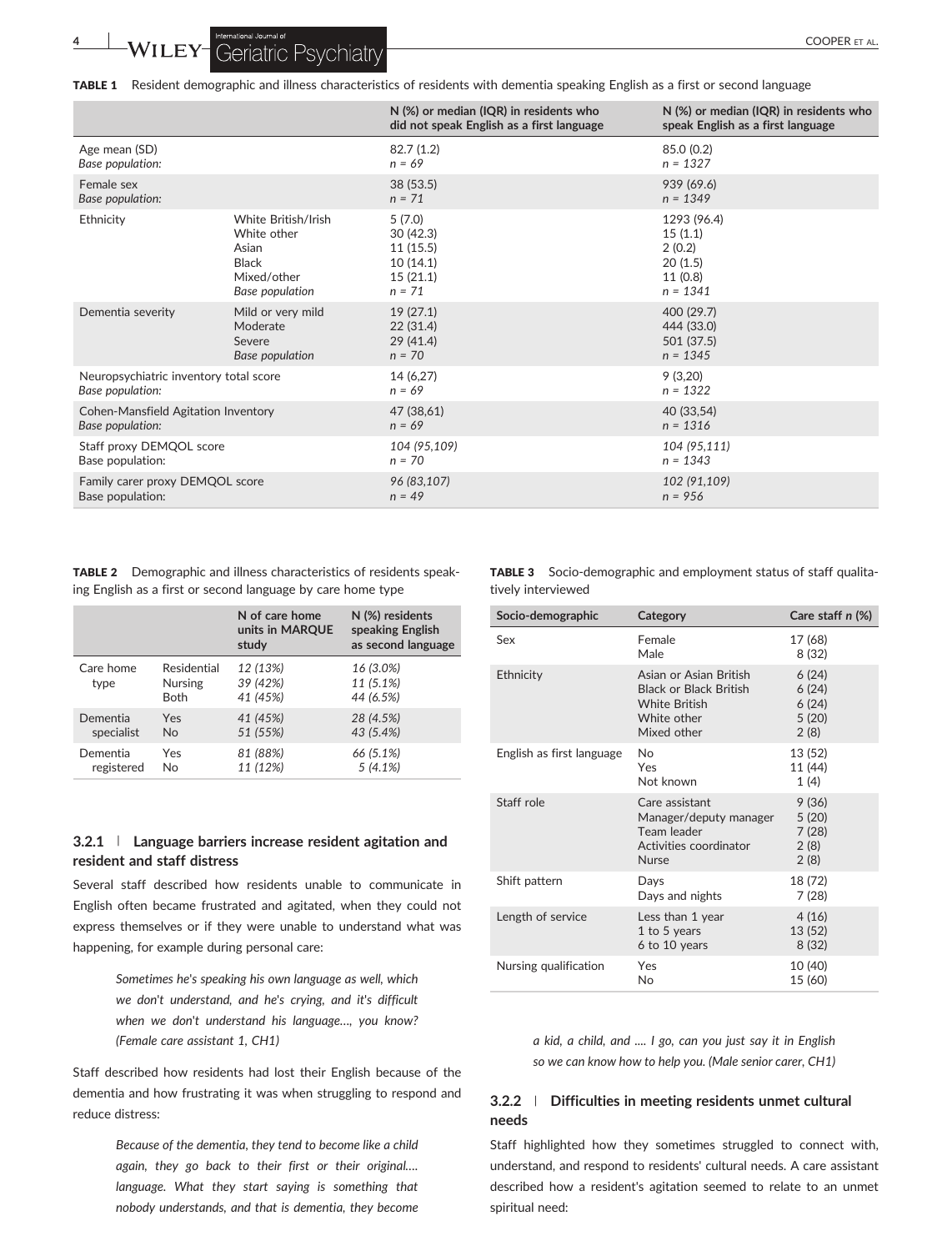You know, maybe in his young age it was used to pray at this time, I don't know, and that's it, they register that in their mind. And of course, because what do we do? Do we pray with him? Sometimes, you know, I do. (Male care assistant 2, CH1)

It was sometimes unclear how well information about residents' social and cultural backgrounds was shared and used within homes:

> I saw her care plan, where she worked, she was born in India, she was brought up for 35 years in Bombay, she speaks Hindi, I've never spoken to her in English, we together speak Hindi, then my manager was asking, can she speak Hindi? She was surprised. (Female senior carer, CH3)

## 3.2.3 | Overcoming barriers—finding shared language and understanding

Staff recounted how agitated residents became calmer and more engaged when staff fortuitously shared their language or culture, or a friend or family member visited:

> …her daughter was there, …then the menu was there, she said, I'm fed up with this food; then I asked her in the Indian language, her daughter doesn't understand because she was born here and brought up here, but her mother speaks it, then I gave her so many menu lists , … her favourite dishes are masa dosa and pani poori. (Female senior carer, CH3)

> She tells us she knows English, but sometimes she forgets the English. She's always telling the Italian, so we don't... and she's deaf as well. Sometimes she doesn't understand what we are telling, but when [her Italian‐ speaking friend] comes, when she speaks in Italian, she sometimes calms down. You know, she speaks to her. (Female senior carer 2, CH2)

Finding a staff member speaking the same language could be instrumental to resolving an episode of agitation:

> I just want him to calm himself down, so... and if he doesn't listen to me, There's a lady who works here, she speaks the same language as him, so it is easy for him as well to understand her, so I just call her and say, oh, can you please help? (Female care assistant 1, CH1)

Other staff explained that they would try and find creative ways to communicate, by learning a few shared words or using non‐verbal approaches:

> You try to talk… I mean, we ask the family the translation of the language, so we try to remember those words, language, and that's how we communicate with them. And we will rub his back and then try to calm him down. (Female care assistant, CH3)

…sometimes he points, like, you know, stomach. If you ask him, like, what's wrong with you, he will speak in his language, but he will point. (Female care assistant 1, CH1)

## 4 | DISCUSSION

We confirmed our primary hypothesis that care home residents with dementia speaking English as a second language experienced more agitation and neuropsychiatric symptoms than those speaking English as a first language. These differences were not because they were living in the care homes later in their illness than those speaking English as a first language, because the severity of their dementia was not greater than those who spoke English as a first language. Most of the residents speaking English as a second language had clinically significant agitation levels, and the effect size we found (0.45) suggests that the increase in agitation in this group is likely to be clinically important.

In our qualitative interviews, staff spoke of the difficulties caring for residents with dementia when they did not share a language. Where possible, they found staff or relatives with the appropriate language skills, and otherwise managed as best they could through non‐verbal communication or learning a few words of the resident's language. Without a shared language, agitation was more difficult to manage and resolve. None of the staff mentioned access to professional translators, other cultural or language resources, or training they had received.

We have previously reported from the MARQUE study that agitation is associated with lower life quality.<sup>14</sup> Family carers rated quality of life of residents speaking English as a second language lower, relative to those speaking English as a first language. For staff proxy raters, we did not find this difference. As family carers are more likely to share a language and culture with the resident compared with staff, this could indicate that staff underestimate the extent or impact of agitation where there are language or cultural barriers. We hypothesised that agitation and neuropsychiatric symptoms would be greater in people speaking English as a second language because there would be more language barriers preventing them from living well with dementia and receiving good care. Language barriers have been cited previously as a cause of reduced satisfaction with health or social care services.<sup>15</sup>

Interventions have successfully increased person‐centred care in care homes, through training carers to increase the quantity and quality of their verbal communication with residents, especially around personal care (ref Bourgeois). It was clear from staff narratives that residents with dementia speaking no English, who were losing their English skills or came from minority cultural groups, were often linguistically and culturally isolated, unable to routinely communicate through a common language, unless a staff member on shift fortuitously shared their language. There is evidence that BME groups have better mental health when living in areas with higher proportions of people of the same ethnicity.<sup>16</sup> Care homes with language or cultural specialisms are rare, but where they exist, may be less isolating and comforting for residents and their relatives. More may develop as the older English BME population increases in size. Face-to-face interpreting services are expensive and tend in our clinical experience to be reserved for appointments with health or social care professionals. Where they